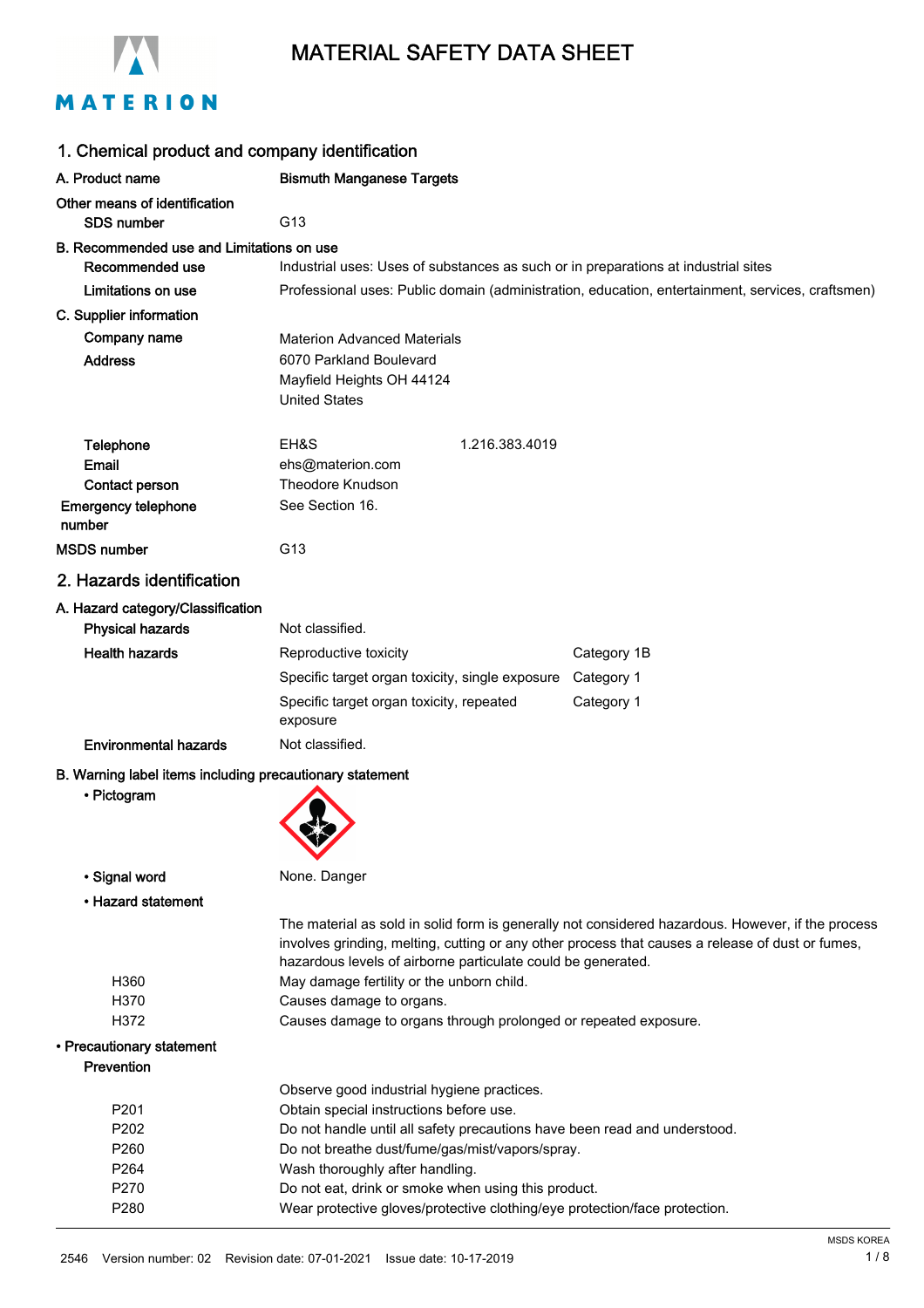## Response

| P308 + P311                                                                                      | Wash hands after handling.<br>IF exposed or concerned: Call a POISON CENTER/doctor. |
|--------------------------------------------------------------------------------------------------|-------------------------------------------------------------------------------------|
| Storage                                                                                          |                                                                                     |
|                                                                                                  | Store away from incompatible materials.                                             |
| P405                                                                                             | Store locked up.                                                                    |
| <b>Disposal</b>                                                                                  |                                                                                     |
| P <sub>501</sub>                                                                                 | Dispose of contents/container (in accordance with related regulations).             |
| C. Other hazards not included in<br>the hazard category criteria (e.g.<br>dust explosion hazard) | None known.                                                                         |

Supplemental information For further information, please contact the Product Stewardship Department at +1.216.383.4019.

# 3. Composition/information on ingredients

| <b>Chemical identity</b> | Common and<br>alternative names | <b>CAS number</b> | <b>ID</b> number | Content in percent<br>(%) |
|--------------------------|---------------------------------|-------------------|------------------|---------------------------|
| <b>Bismuth</b>           |                                 | 7440-69-9         | KE-03313         | $90 - 99.5$               |
| Manganese                |                                 | 7439-96-5         | KE-22999         | $0.3 - 10$                |

# 4. First aid measures

| A. In case of eye contact                                | Rinse with water. Get medical attention if irritation develops and persists.                                                                                                                                                                                                                                       |
|----------------------------------------------------------|--------------------------------------------------------------------------------------------------------------------------------------------------------------------------------------------------------------------------------------------------------------------------------------------------------------------|
| B. In case of skin contact                               | Wash off with soap and water. Get medical attention if irritation develops and persists.                                                                                                                                                                                                                           |
| C. In case of inhalation                                 | Move to fresh air. Call a physician if symptoms develop or persist.                                                                                                                                                                                                                                                |
| D. In case of swallowing                                 | Rinse mouth. Get medical attention if symptoms occur.                                                                                                                                                                                                                                                              |
| E. Note to physician                                     | Provide general supportive measures and treat symptomatically. Keep victim under observation.<br>Symptoms may be delayed.                                                                                                                                                                                          |
| Most important<br>symptoms/effects, acute and<br>delayed | Exposure may cause temporary irritation, redness, or discomfort. Prolonged exposure may cause<br>chronic effects.                                                                                                                                                                                                  |
| General advice                                           | IF exposed or concerned: Get medical advice/attention. If you feel unwell, seek medical advice<br>(show the label where possible). Ensure that medical personnel are aware of the material(s)<br>involved, and take precautions to protect themselves. Show this safety data sheet to the doctor in<br>attendance. |

# 5. Fire-fighting measures

| A. Suitable (and unsuitable) extinguishing media                                                |                                                                                            |
|-------------------------------------------------------------------------------------------------|--------------------------------------------------------------------------------------------|
| Suitable extinguishing<br>media                                                                 | Powder. Dry sand.                                                                          |
| Unsuitable extinguishing<br>media                                                               | Do not use water jet as an extinguisher, as this will spread the fire.                     |
| B. Specific hazards arising from<br>the chemical (example:<br>hazardous combustion<br>products) | None known.                                                                                |
| C. Specific methods of fire-fighting<br><b>Special protective</b><br>equipment for firefighters | Wear suitable protective equipment.                                                        |
| Special fire fighting<br>procedures                                                             | Move containers from fire area if you can do so without risk.                              |
| General fire hazards                                                                            | No unusual fire or explosion hazards noted.                                                |
| Specific methods                                                                                | Use standard firefighting procedures and consider the hazards of other involved materials. |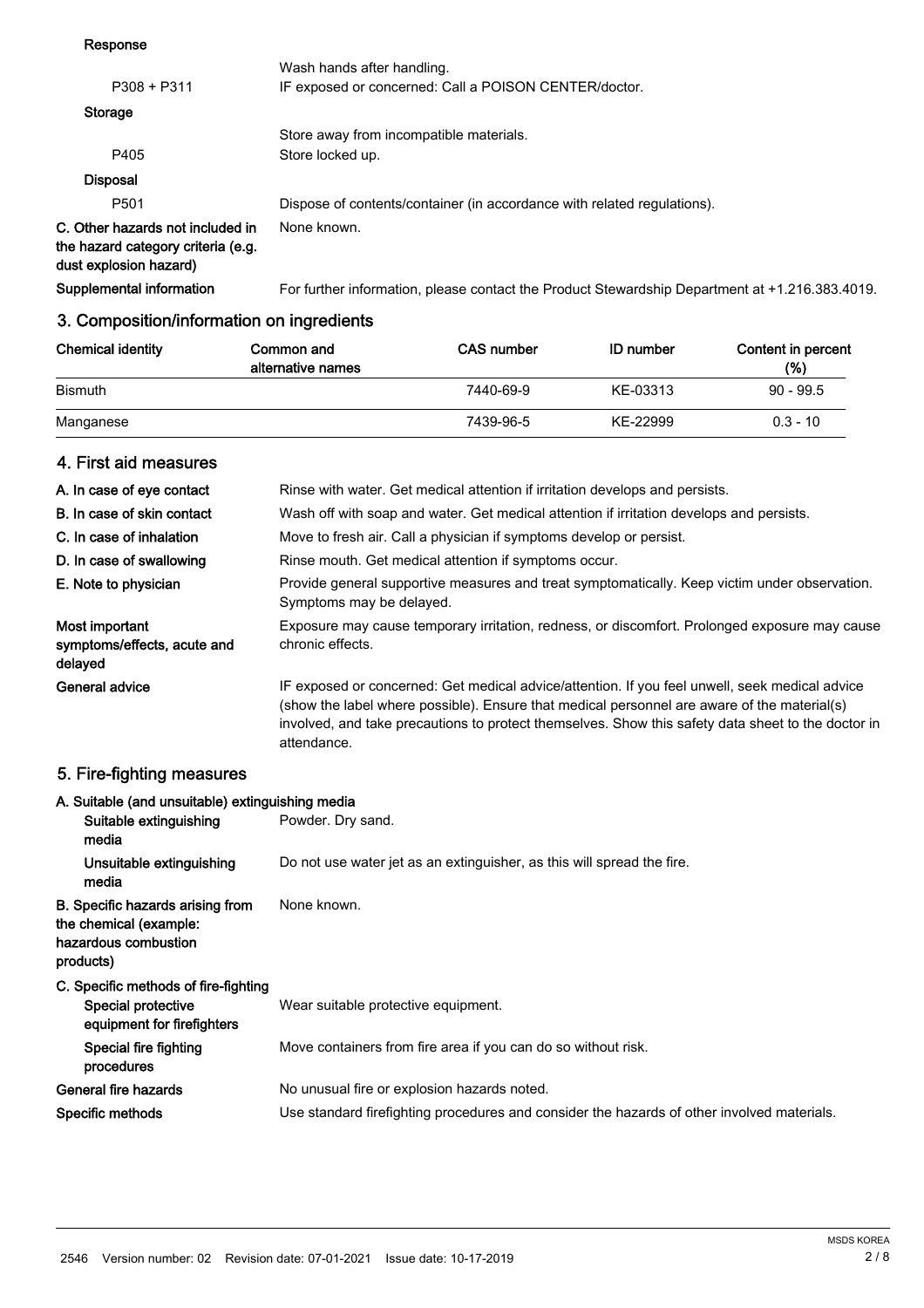# 6. Accidental release measures

| A. Personal precautions,<br>protective equipment and<br>emergency measures | Keep unnecessary personnel away. Keep people away from and upwind of spill/leak. Wear<br>appropriate protective equipment and clothing during clean-up. Ensure adequate ventilation. Local<br>authorities should be advised if significant spillages cannot be contained. For personal protection,<br>see section 8 of the MSDS. |
|----------------------------------------------------------------------------|----------------------------------------------------------------------------------------------------------------------------------------------------------------------------------------------------------------------------------------------------------------------------------------------------------------------------------|
| <b>B. Environmental precautions</b>                                        | Prevent further leakage or spillage if safe to do so. Collect spillage.                                                                                                                                                                                                                                                          |
| C. Methods and materials for<br>containment and cleaning up                | The product is immiscible with water and will spread on the water surface. Stop the flow of<br>material, if this is without risk. Following product recovery, flush area with water. For waste<br>disposal, see section 13 of the MSDS.                                                                                          |
| 7. Handling and storage                                                    |                                                                                                                                                                                                                                                                                                                                  |
| A. Precautions for safe handling                                           | Avoid prolonged exposure. Use personal protective equipment as required. Observe good<br>industrial hygiene practices.                                                                                                                                                                                                           |
| <b>B. Conditions for safe storage</b><br>(including any incompatibilities) | Store in tightly closed container. Store away from incompatible materials (see Section 10 of the<br>MSDS).                                                                                                                                                                                                                       |

# 8. Exposure controls/personal protection A. Exposure limit values, biological limit values, etc

(including any incompatibilities)

# Korea. OELs. Standards for Exposure to Chemical Substances and Physically Hazardous Factors Components Type Value Form Manganese (CAS STEL STEL 3 mg/m3 Fume. 7439-96-5) TWA 1 mg/m3 Fume. 1 mg/m3 US. ACGIH Threshold Limit Values Components **Components** Type Value Form Manganese (CAS TWA TWA 1999) TWA 1999 Manganese (CAS 1999) Manganese (CAS 1999) Manganese (CAS 1999) Manganese (CAS 7439-96-5) 0.02 mg/m3 Respirable fraction. Biological limit values No biological exposure limits noted for the ingredient(s). Good general ventilation should be used. Ventilation rates should be matched to conditions. If applicable, use process enclosures, local exhaust ventilation, or other engineering controls to maintain airborne levels below recommended exposure limits. If exposure limits have not been established, maintain airborne levels to an acceptable level. B. Appropriate engineering controls C. Personal protective equipment • Respiratory protection Not available. • Eye protection If contact is likely, safety glasses with side shields are recommended. • Hand protection Wear gloves to prevent metal cuts and skin abrasions during handling. • Body protection Wear suitable protective clothing. Observe any medical surveillance requirements. Always observe good personal hygiene measures, such as washing after handling the material and before eating, drinking, and/or smoking. Always observe good personal hygiene measures, such as washing after handling the material and before eating, drinking, and/or smoking. Routinely wash work clothing and protective equipment to remove contaminants. Hygiene measures

# 9. Physical and chemical properties

| A. Appearance         |                 |
|-----------------------|-----------------|
| <b>Physical state</b> | Solid.          |
| Form                  | Solid.          |
| Color                 | Silver.         |
| <b>B.</b> Odor        | None.           |
| C. Odor threshold     | Not applicable. |
| D. pH                 | Not applicable. |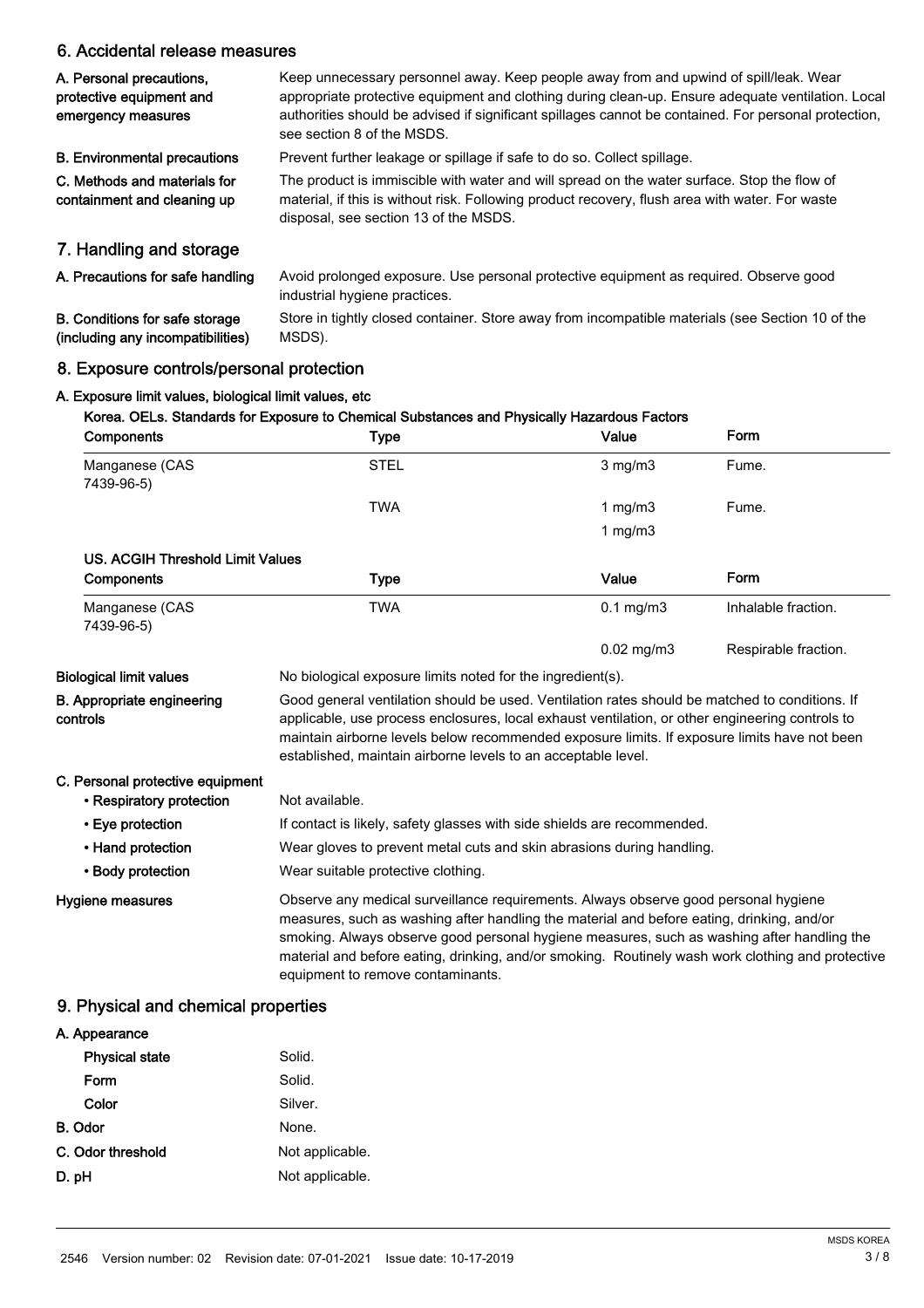| E. Melting point/freezing point                                               |                                                                                                                            |
|-------------------------------------------------------------------------------|----------------------------------------------------------------------------------------------------------------------------|
| <b>Melting point</b>                                                          | 519.8 °F (271 °C) estimated                                                                                                |
| <b>Freezing point</b>                                                         | Not applicable.                                                                                                            |
| F. Boiling point, initial boiling<br>point, and boiling range                 | Not applicable.                                                                                                            |
| G. Flash point                                                                | Not applicable.                                                                                                            |
| H. Evaporation rate                                                           | Not applicable.                                                                                                            |
| I. Flammability (solid, gas)                                                  | None known.                                                                                                                |
| J. Upper/lower limit on flammability or explosive limits                      |                                                                                                                            |
| Flammability limit - lower<br>(%)                                             | Not applicable.                                                                                                            |
| <b>Flammability limit - upper</b><br>(%)                                      | Not applicable.                                                                                                            |
| Explosive limit - lower (%)                                                   | Not applicable.                                                                                                            |
| Explosive limit - lower (%)<br>temperature                                    | Not applicable.                                                                                                            |
| Explosive limit - upper (%)                                                   | Not applicable.                                                                                                            |
| Explosive limit - upper (%)<br>temperature                                    | Not applicable.                                                                                                            |
| K. Vapor pressure                                                             | Not applicable.                                                                                                            |
| L. Solubility<br>Solubility (water)                                           | Insoluble.                                                                                                                 |
| M. Vapor density                                                              | Not applicable.                                                                                                            |
| N. Specific gravity                                                           | Not applicable.                                                                                                            |
| O. n-octanol/water partition<br>coefficient                                   | Not applicable.                                                                                                            |
| P. Auto-ignition temperature                                                  | Not applicable.                                                                                                            |
| Q. Decomposition temperature                                                  | Not applicable.                                                                                                            |
| R. Viscosity                                                                  | Not applicable.                                                                                                            |
| S. Molecular weight                                                           | Not available.                                                                                                             |
| Other data                                                                    |                                                                                                                            |
| <b>Density</b>                                                                | 9.57 g/cm3 estimated                                                                                                       |
| <b>Explosive properties</b>                                                   | Not explosive.                                                                                                             |
| <b>Oxidizing properties</b>                                                   | Not oxidizing.                                                                                                             |
| 10. Stability and reactivity                                                  |                                                                                                                            |
| Reactivity                                                                    | The product is stable and non-reactive under normal conditions of use, storage and transport.                              |
| A. Stability and hazardous reaction potential<br><b>Stability</b>             | Material is stable under normal conditions.                                                                                |
| <b>Hazardous reaction</b><br>potential                                        | No dangerous reaction known under conditions of normal use.                                                                |
| B. Conditions to avoid (e.g.<br>static discharge, shock or<br>vibration, etc) | Keep away from heat, hot surfaces, sparks, open flames and other ignition sources. Contact with<br>incompatible materials. |
| C. Incompatible materials                                                     | Strong oxidizing agents.                                                                                                   |
| D. Hazardous decomposition<br>products                                        | No hazardous decomposition products are known.                                                                             |
| 11. Toxicological information                                                 |                                                                                                                            |
| A. Information on likely routes of exposure                                   |                                                                                                                            |
| • Respiratory organs                                                          | Prolonged inhalation may be harmful.                                                                                       |
| • Skin                                                                        | No adverse effects due to skin contact are expected.                                                                       |

• Eyes Not likely, due to the form of the product.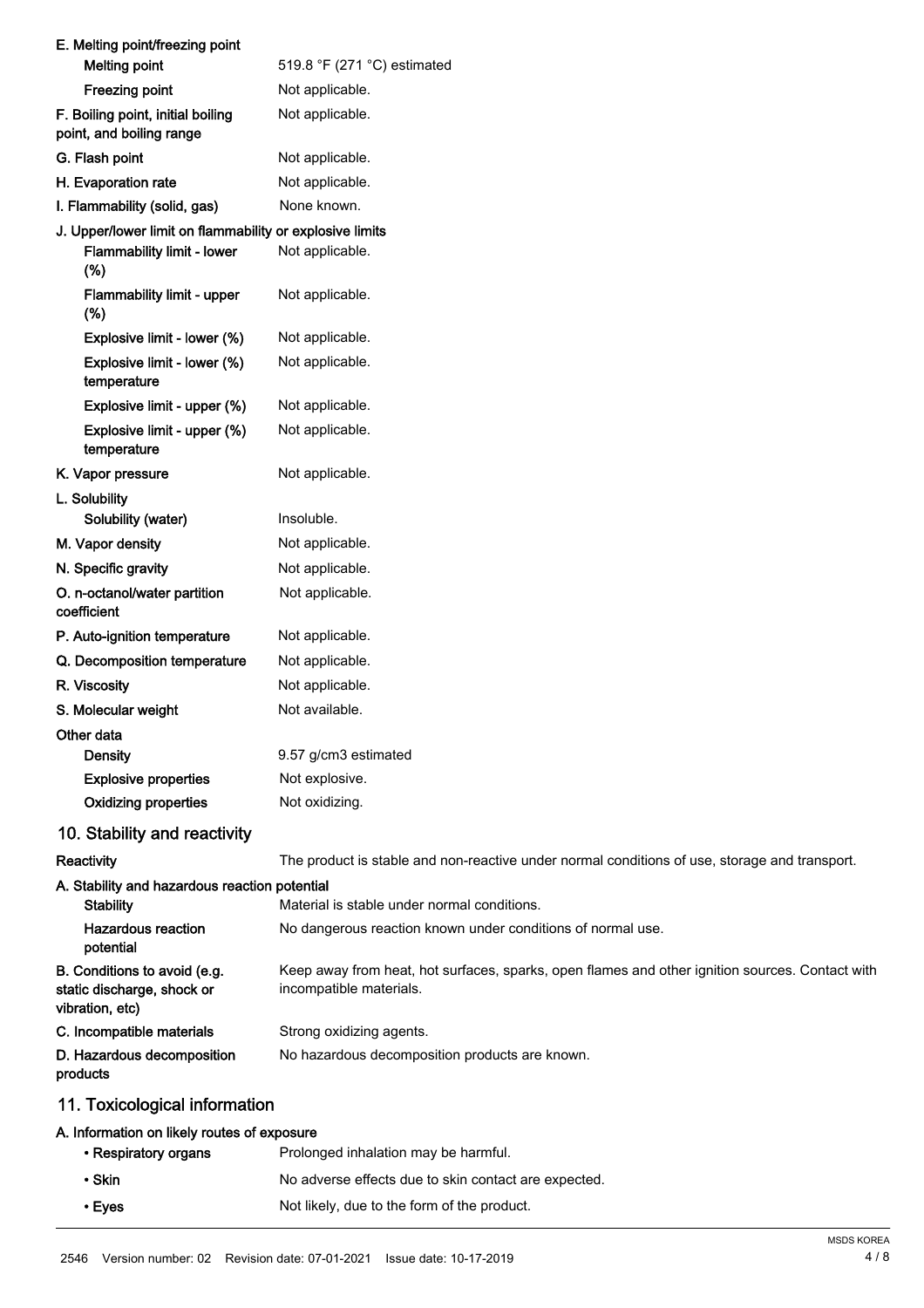| • Mouth                                                                                                  | Expected to be a low ingestion hazard.                                                                                                                                                                           |
|----------------------------------------------------------------------------------------------------------|------------------------------------------------------------------------------------------------------------------------------------------------------------------------------------------------------------------|
| <b>B. Information on health hazards</b><br>• Acute toxicity (list all<br>possible routes of<br>exposure) | Not known.                                                                                                                                                                                                       |
| • Corrosivity or irritation to<br>the skin                                                               | Not relevant, due to the form of the product.                                                                                                                                                                    |
| · Serious eye damage/eye<br>irritation                                                                   | Not likely, due to the form of the product.                                                                                                                                                                      |
| • Respiratory sensitization                                                                              | Not a respiratory sensitizer.                                                                                                                                                                                    |
| • Skin sensitization                                                                                     | Not a skin sensitizer.                                                                                                                                                                                           |
| • Carcinogenic properties<br>/Carcinogenicity                                                            | Not classifiable as to carcinogenicity to humans.                                                                                                                                                                |
| • Mutagenic properties<br>/Mutagenicity                                                                  | Not classified.                                                                                                                                                                                                  |
| • Reproductive toxicity                                                                                  | May damage fertility or the unborn child. This product is not expected to cause reproductive or<br>developmental effects.                                                                                        |
| • Specific target organ<br>toxicity - single exposure                                                    | Causes damage to organs.                                                                                                                                                                                         |
| • Specific target organ<br>toxicity - repeated exposure                                                  | Causes damage to organs through prolonged or repeated exposure.                                                                                                                                                  |
| • Aspiration hazard                                                                                      | Not an aspiration hazard.                                                                                                                                                                                        |
| 12. Ecological information                                                                               |                                                                                                                                                                                                                  |
| A. Ecotoxicity                                                                                           | The product is not classified as environmentally hazardous. However, this does not exclude the<br>possibility that large or frequent spills can have a harmful or damaging effect on the environment.            |
| Hazardous to the aquatic<br>environment, acute hazard                                                    | The product is not classified as environmentally hazardous. However, this does not exclude the<br>possibility that large or frequent spills can have a harmful or damaging effect on the environment.            |
| B. Persistence/degradability                                                                             | No data is available on the degradability of any ingredients in the mixture.                                                                                                                                     |
| C. Bioaccumulative potential                                                                             | No data available.                                                                                                                                                                                               |
| D. Mobility in soil                                                                                      | The product is immiscible with water and will spread on the water surface.                                                                                                                                       |
| E. Other adverse effects                                                                                 | No other adverse environmental effects (e.g. ozone depletion, photochemical ozone creation<br>potential, endocrine disruption, global warming potential) are expected from this component.                       |
| 13. Disposal considerations                                                                              |                                                                                                                                                                                                                  |
| A. Method of disposal                                                                                    | Collect and reclaim or dispose in sealed containers at licensed waste disposal site. Dispose of<br>contents/container (in accordance with related regulations).                                                  |
| <b>B. Disposal considerations</b><br>(including disposal of<br>contaminated containers or<br>packaging)  | Since emptied containers may retain product residue, follow label warnings even after container is<br>emptied. Empty containers should be taken to an approved waste handling site for recycling or<br>disposal. |
| Waste code                                                                                               | The waste code should be assigned in discussion between the user, the producer and the waste<br>disposal company.                                                                                                |
| 14. Transport information                                                                                |                                                                                                                                                                                                                  |
| <b>IATA</b>                                                                                              |                                                                                                                                                                                                                  |
| A. UN number                                                                                             | Not applicable.                                                                                                                                                                                                  |
| B. UN proper shipping name<br>C. Transport hazard class(es)                                              | Not applicable.                                                                                                                                                                                                  |
| <b>Class</b><br>Subsidiary risk                                                                          | Not applicable.                                                                                                                                                                                                  |
| D. Packing group                                                                                         | Not applicable.                                                                                                                                                                                                  |
| E. Environmental hazards                                                                                 | No.                                                                                                                                                                                                              |

F. Special precautions for Not applicable.

user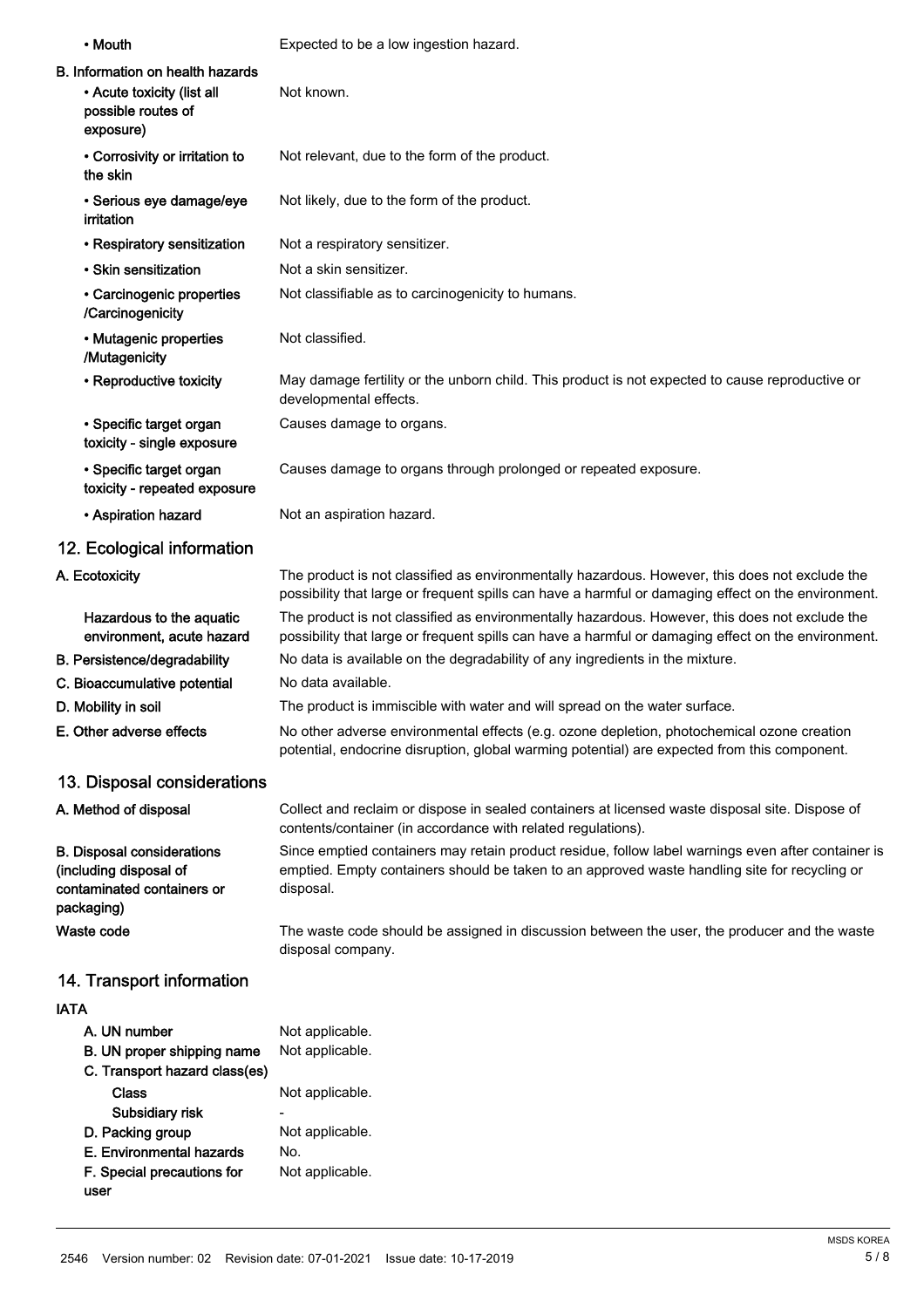# IMDG

| A. UN number                                                                   | Not applicable. |
|--------------------------------------------------------------------------------|-----------------|
| B. UN proper shipping name                                                     | Not applicable. |
| C. Transport hazard class(es)                                                  |                 |
| Class                                                                          | Not applicable. |
| Subsidiary risk                                                                |                 |
| D. Packing group                                                               | Not applicable. |
| E. Environmental hazards                                                       |                 |
| Marine pollutant                                                               | No.             |
| EmS                                                                            | Not applicable. |
| F. Special precautions for<br>user                                             | Not applicable. |
| Transport in bulk according to<br>Annex II of MARPOL 73/78 and<br>the IBC Code | Not applicable. |

# 15. Regulatory information

#### A. Restrictions under the Industrial Safety and Health Law

## Harmful Substances Prohibited from Manufacturing

Not regulated.

#### Harmful Substances Requiring Permission for Manufacture or Use

Not regulated.

# Controlled Hazardous Substances

Manganese (CAS 7439-96-5)

#### Harmful Substances Requiring Special Medical Examination

Manganese (CAS 7439-96-5)

#### Workplace Environmental Monitoring Harmful Materials

Manganese (CAS 7439-96-5)

#### Occupational Exposure Limit

Manganese (CAS 7439-96-5)

# B. Restrictions under the Chemicals Control Law (Previously Toxic Chemicals Control Law)

# Accidental Release Prevention Substances

Not regulated.

# Act on the Registration and Evaluation of Chemicals

# Banned Toxic Chemicals

Not regulated.

#### Designated Existing Chemicals Subject to Registration (PEC) (MoE No. 2015-92)

Not listed.

#### Restricted Chemical Substances

Not regulated.

Toxic Chemicals

Not regulated.

# C. Restrictions under the Dangerous Substance Safety Management Act

#### D. Restrictions under the Wastes Control Act

#### Halogenated Materials in Waste Organic Solvents

Not regulated.

#### Hazardous Substances

Not regulated.

# E. Restrictions under other foreign or domestic laws

Clean Air Conservation Act

#### Air Pollutants

Manganese (CAS 7439-96-5)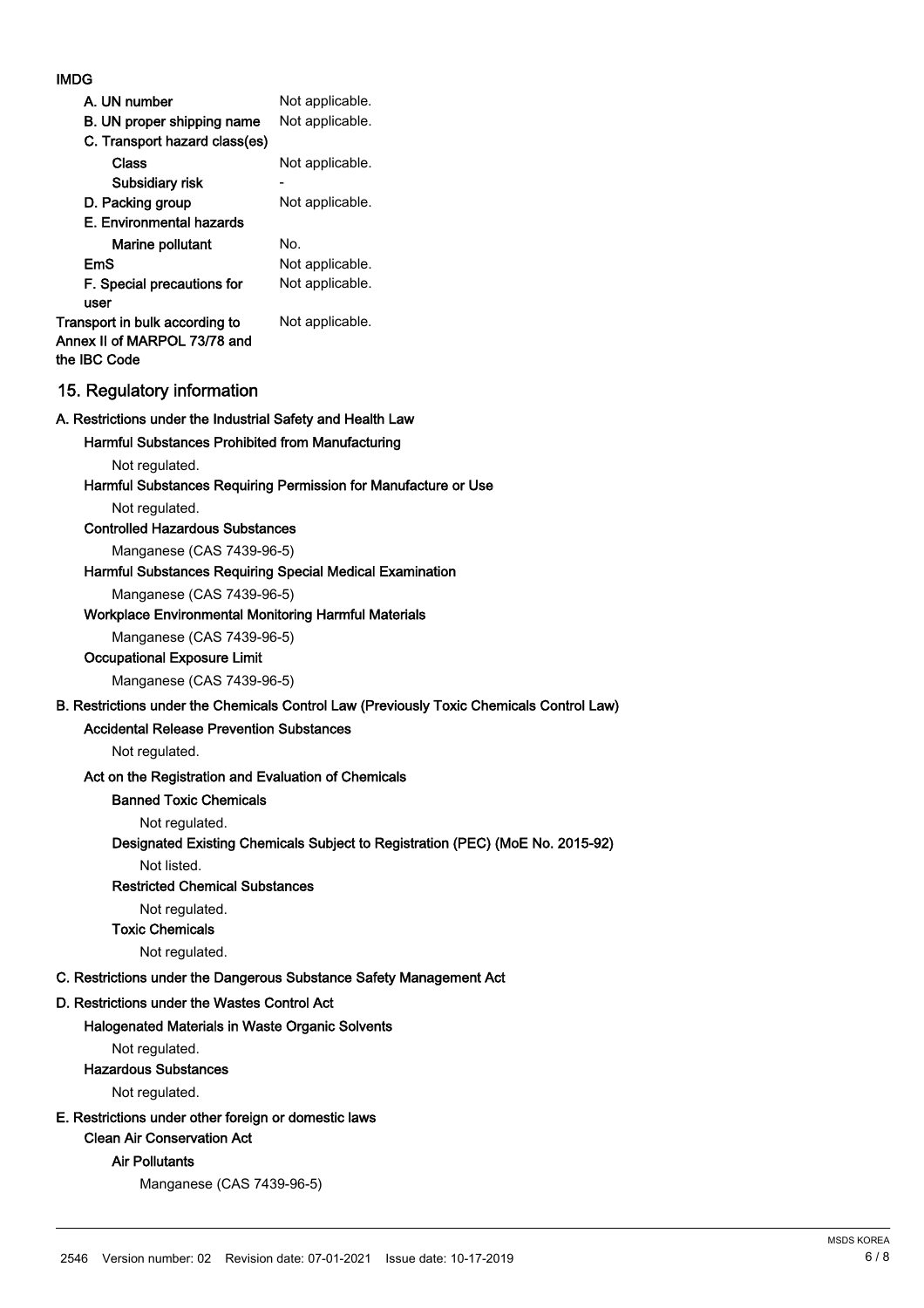# Prior Informed Consent Procedure for Certain Hazardous Chemicals and Pesticides (Rules on PIC, MoE No. 2014-252, Dec. 31, 2014; Standards for Pesticides, RDA No. 2014-26), as amended

Not listed.

Specific Air Pollutants

Not regulated.

#### Further information

This material safety data sheet was prepared in accordance with Article 41 of the Industrial Safety and Health Law.

# Inventory status

Korea **Existing Chemicals List (ECL) Existing Chemicals List (ECL) Existing Chemicals List (ECL)** 

Country(s) or region Inventory name **Inventory name** On inventory (yes/no)\*

\*A "Yes" indicates that all components of this product comply with the inventory requirements administered by the governing country(s) A "No" indicates that one or more components of the product are not listed or exempt from listing on the inventory administered by the governing country(s).

# 16. Other information

| A. Source of information                                   | <b>ACGIH</b><br>EPA: AQUIRE database                                                                                                                                                                                    |  |  |
|------------------------------------------------------------|-------------------------------------------------------------------------------------------------------------------------------------------------------------------------------------------------------------------------|--|--|
|                                                            | NLM: Hazardous Substances Data Base                                                                                                                                                                                     |  |  |
|                                                            | US. IARC Monographs on Occupational Exposures to Chemical Agents                                                                                                                                                        |  |  |
|                                                            | Korea. Accidental Release Prevention Substances (Presidential Decree of Toxic Chemical Control<br>Law, Executive Order No. 19203)                                                                                       |  |  |
|                                                            | Korea. Dangerous Substances Threshold Quantity (Presidential Decree of Dangerous Substances<br>Safety Management Act No. 18406, Schedule 1)                                                                             |  |  |
|                                                            | Korea. Harmful Substances Prohibited from Manufacturing (Presidential Decree on the Industrial<br>Safety and Health Act (No. 13053), Article 29)                                                                        |  |  |
|                                                            | Korea. Harmful Substances Requiring Permission for Manufacture or Use (Presidential Decree on                                                                                                                           |  |  |
|                                                            | the Industrial Safety and Health Act (No. 13053), Article 30)<br>Korea. OELs. Regulation for Permitted Concentration of Hazardous Substances (Ministry of Labor                                                         |  |  |
|                                                            | (MOL) Public Notice No. 1986-45, as amended)                                                                                                                                                                            |  |  |
|                                                            | Korea. Prohibited Chemical Substances (TCCL Article 11)<br>Korea. Regulated volatile organic compounds (VOCs) (MOE Notice No. 2001-36, March 8, 2001,<br>as amended)                                                    |  |  |
|                                                            | Korea. Restricted Chemical Substances (TCCL Article 11)                                                                                                                                                                 |  |  |
|                                                            | Korea. Toxic Chemical Control Law (TCCL), Existing Chemicals Inventory (KECI)                                                                                                                                           |  |  |
|                                                            | Korea. Toxic Chemical Control Law (TCCL), pre-1997 List                                                                                                                                                                 |  |  |
|                                                            | Korea. Toxic Chemicals (TCCL Article 10)                                                                                                                                                                                |  |  |
|                                                            | Korea. Toxic Release Inventory (TRI) Chemicals (TCCL Article 14)                                                                                                                                                        |  |  |
|                                                            | Korea. Accidental Release Prevention Substances (Pres. Decree of Toxic Chemical Control Law,                                                                                                                            |  |  |
|                                                            | Ex. Order No. 19203, Tables 2 & 3, Dec 28, 2005)                                                                                                                                                                        |  |  |
|                                                            | Korea. OELs (ISHL Article 42; MOL Public Notice No. 1986-45, as amended through MOEL Notice<br>2013-38, August 14, 2013)                                                                                                |  |  |
|                                                            | Korea. Prohibited Chemical Substances (AREC "K-REACH" Article 27; Designation of Toxic,<br>Restricted or Banned Chemicals Appendices 4 and 5)                                                                           |  |  |
|                                                            | Korea. Restricted Chemical Substances (AREC "K-REACH" Article 27; Designation of Toxic,<br>Restricted or Banned Chemicals Appendices 2 and 3)                                                                           |  |  |
|                                                            | KECI, January 27, 2015, amended through MoE 2016-138, July 13, 2016                                                                                                                                                     |  |  |
|                                                            | Korea. Toxic Chemicals (AREC "K-REACH" Article 20; Designation of Toxic, Restricted or Banned<br>Chemicals Appendix 1)<br>Korea. Toxic Release Inventory (TRI) Chemicals (MOE Public Notice No. 2002-166, Nov. 8, 2002) |  |  |
|                                                            |                                                                                                                                                                                                                         |  |  |
| <b>B.</b> Issue date                                       | 10-17-2019                                                                                                                                                                                                              |  |  |
| C. Number of revisions and date<br>of most recent revision | 07-01-2021 (02 revision)                                                                                                                                                                                                |  |  |
| <b>Further information</b>                                 | <b>Transportation Emergency</b>                                                                                                                                                                                         |  |  |
|                                                            | Call Chemtrec at:                                                                                                                                                                                                       |  |  |
|                                                            | International: 703.741.5970                                                                                                                                                                                             |  |  |
|                                                            | Spain: 900.868.538                                                                                                                                                                                                      |  |  |
|                                                            | Switzerland: 0800.564.402                                                                                                                                                                                               |  |  |